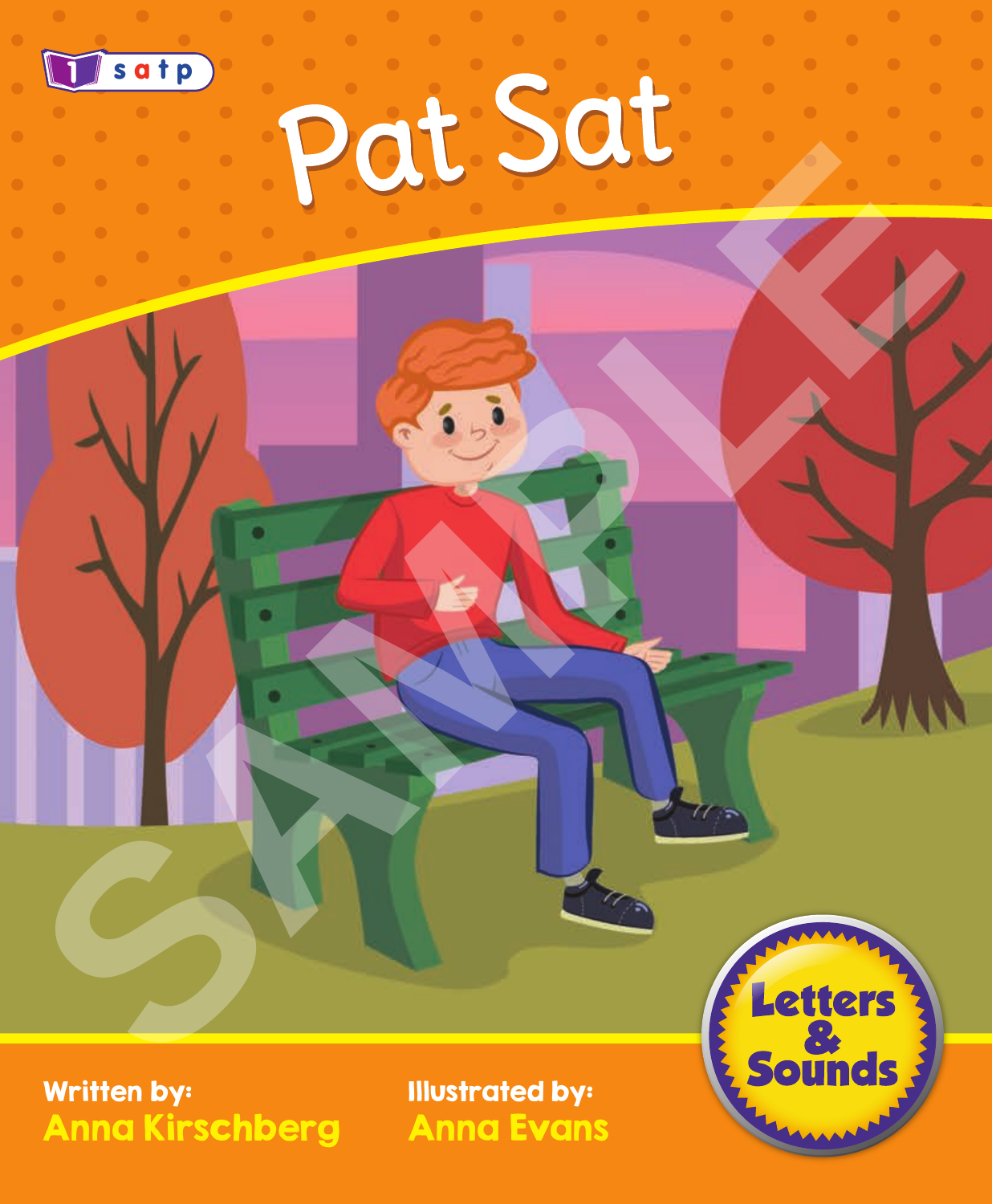s g h a o b t c n e ll p k m u ss i ck l d r **Letter Sounds**  $f \mid ff$ **Sature Contains the Contains of the Contains of the Contains of the Contains of the Contains of the Contains of the Contains of the Contains of the Contains of the Contains of the Contains of the Contains of the Contains** 



#### **Teachers**

These readers have been written using a strictly controlled vocabulary. Text uses only **decodable regular words**  (according to the week by week progression of Letters and Sounds) along with **'tricky words'**. Tricky words are frequently used words that are not decodable at this phase.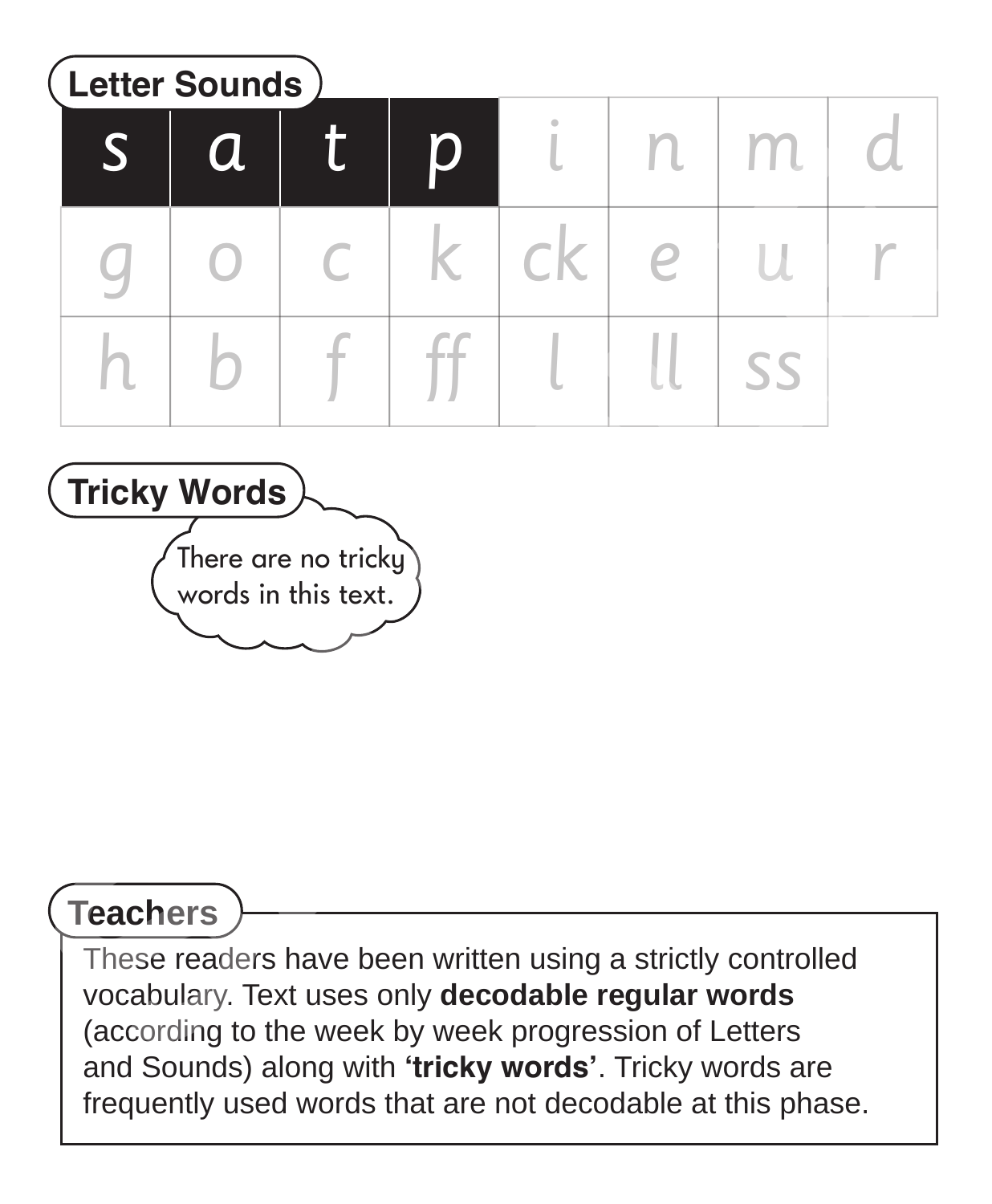



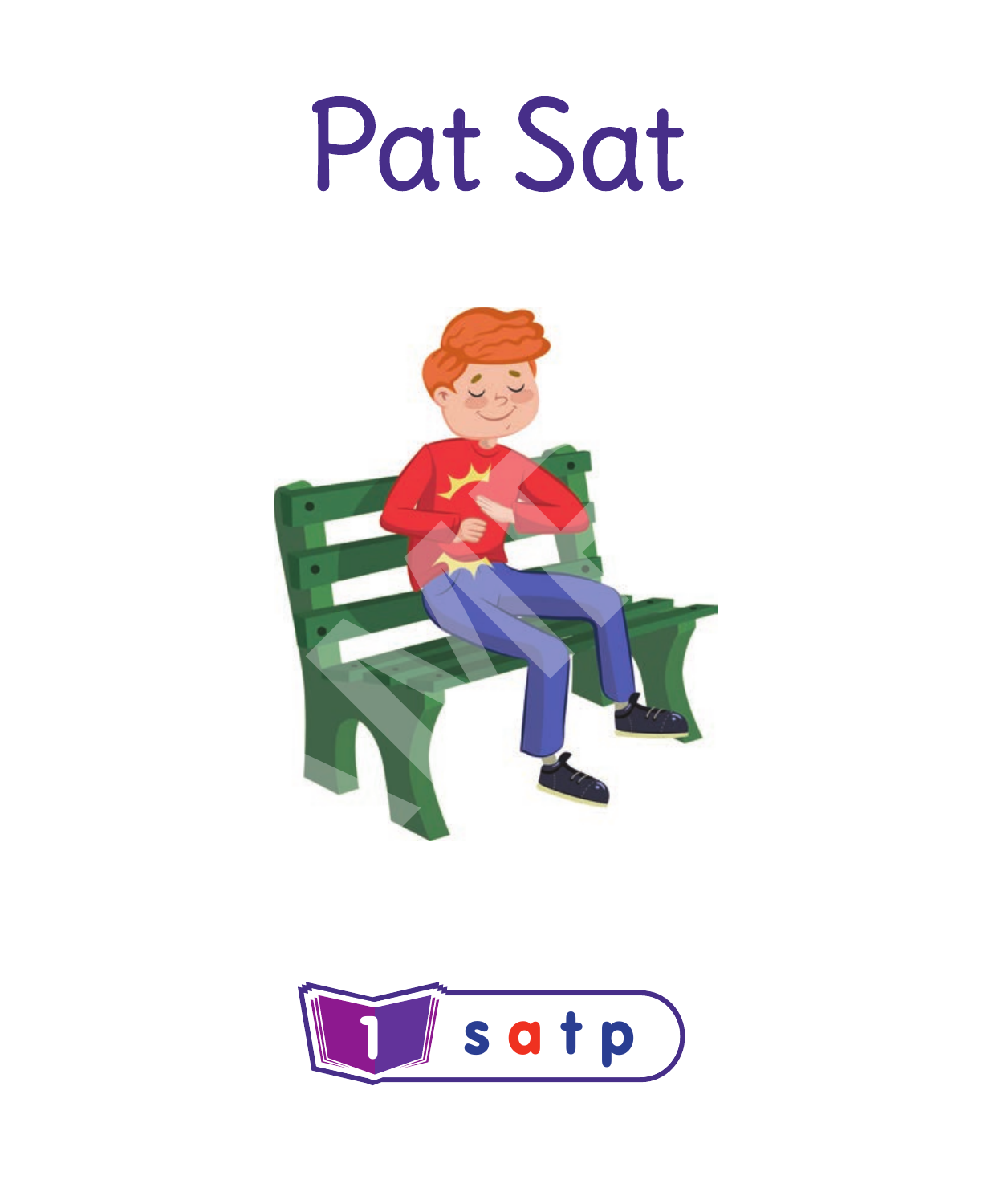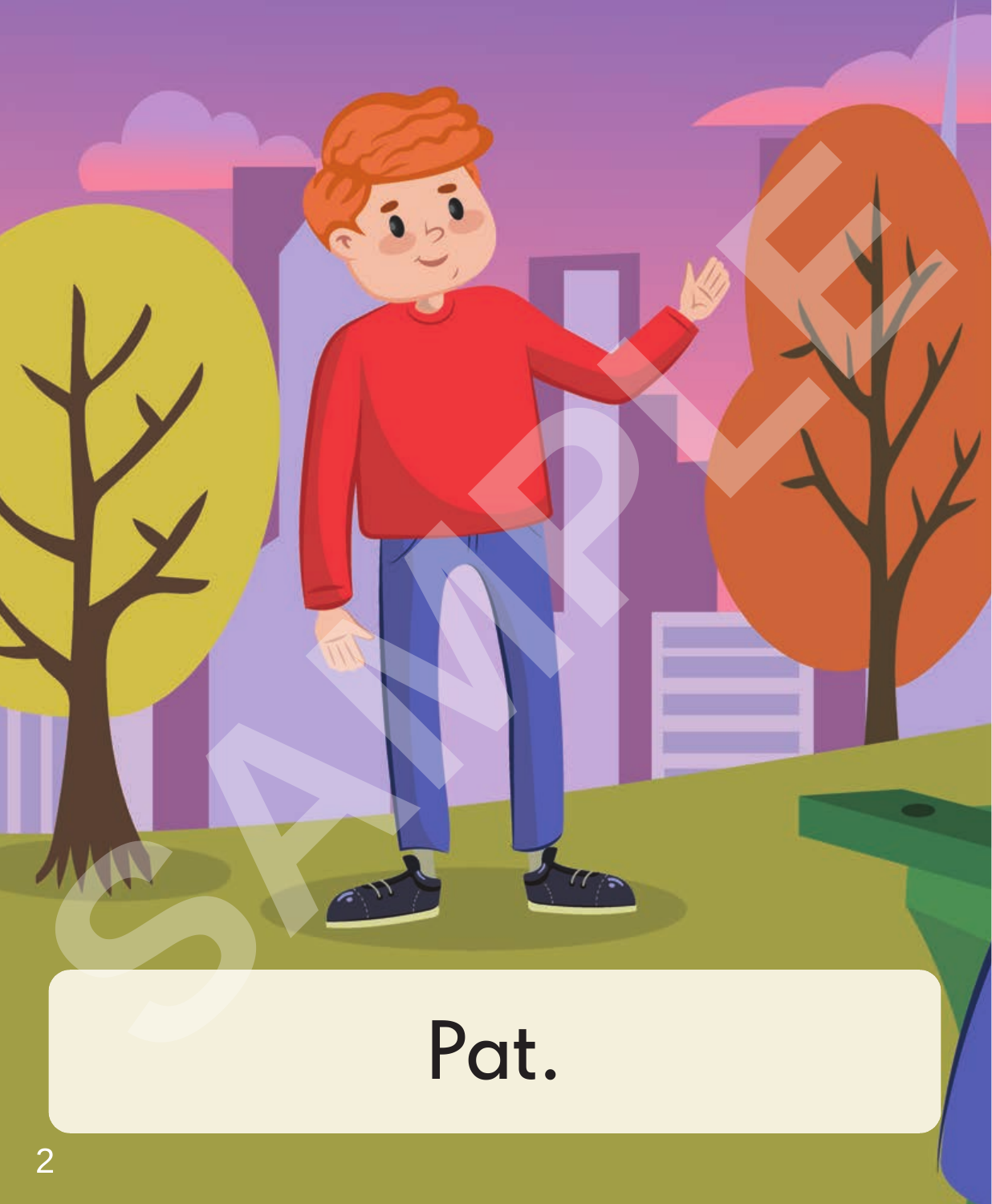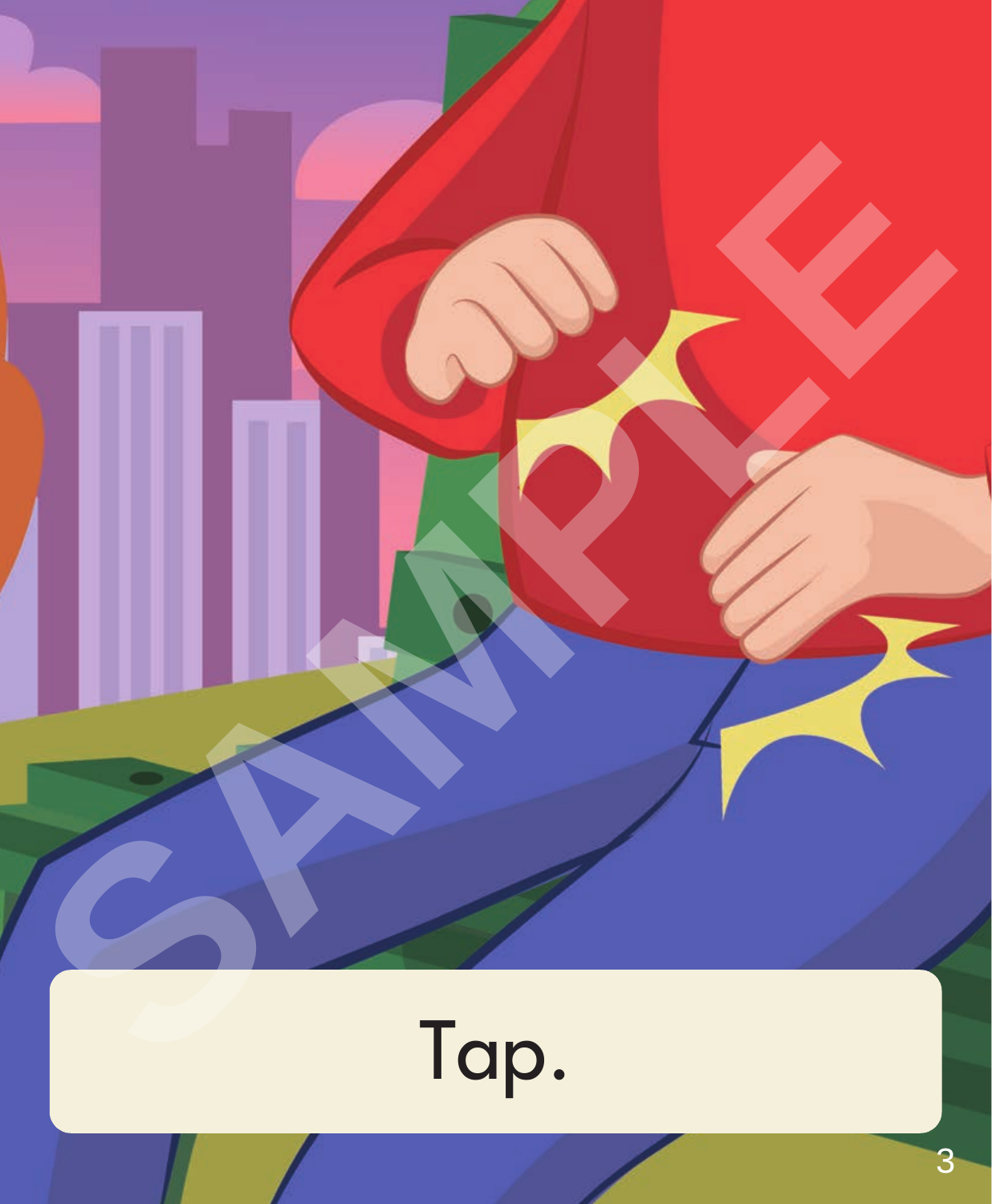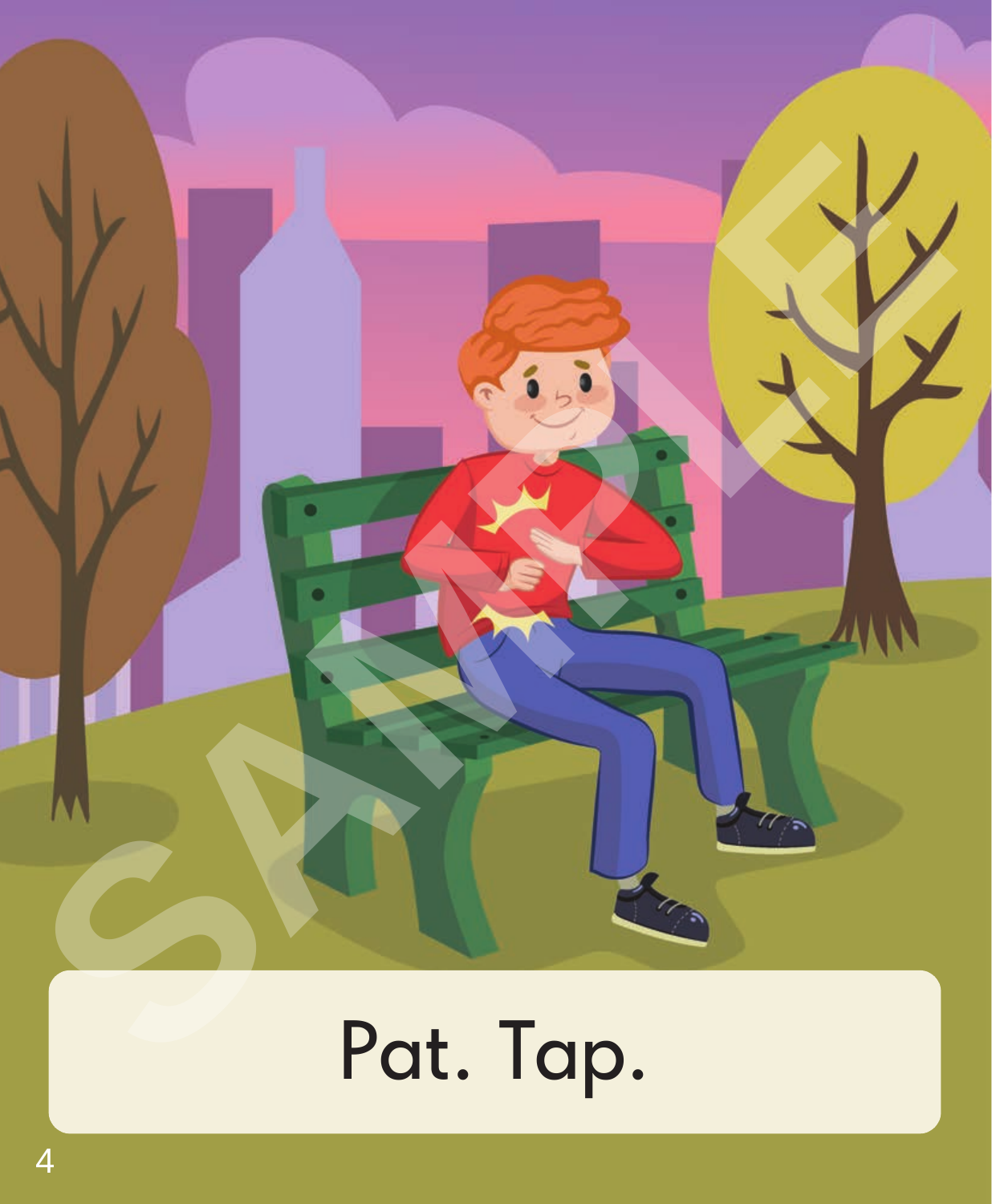

### Pat sat.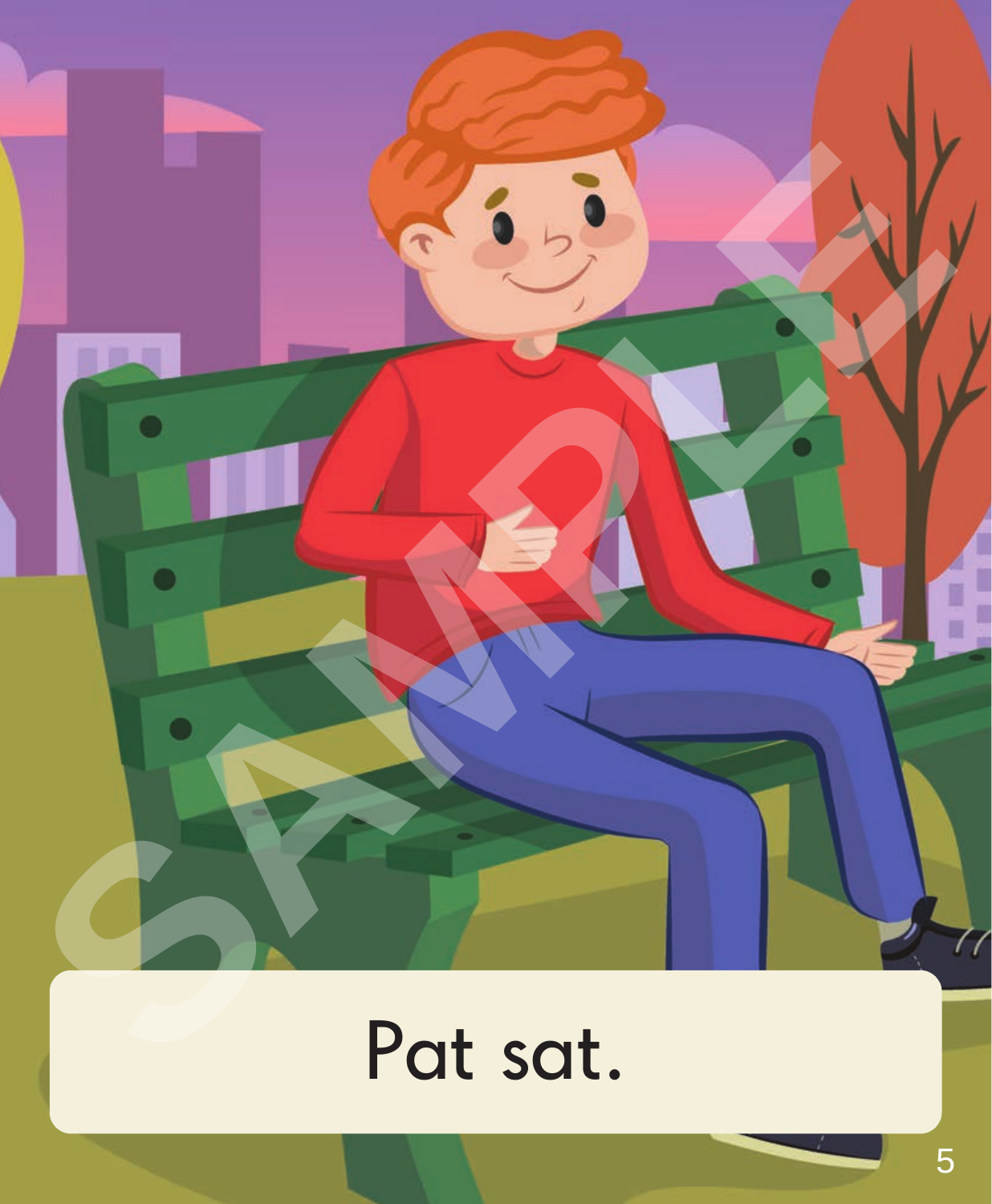

## Pat sat.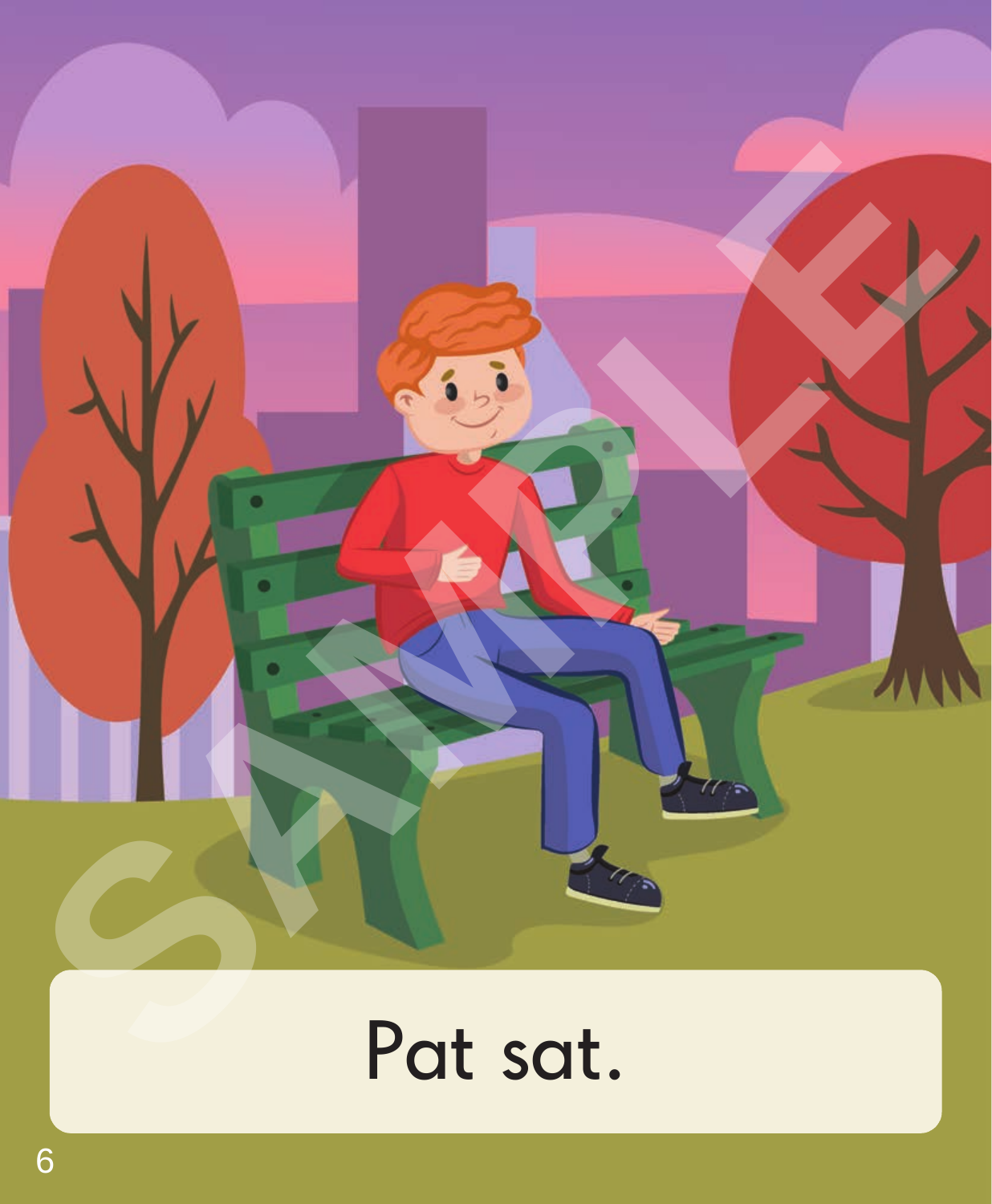

# Pat taps.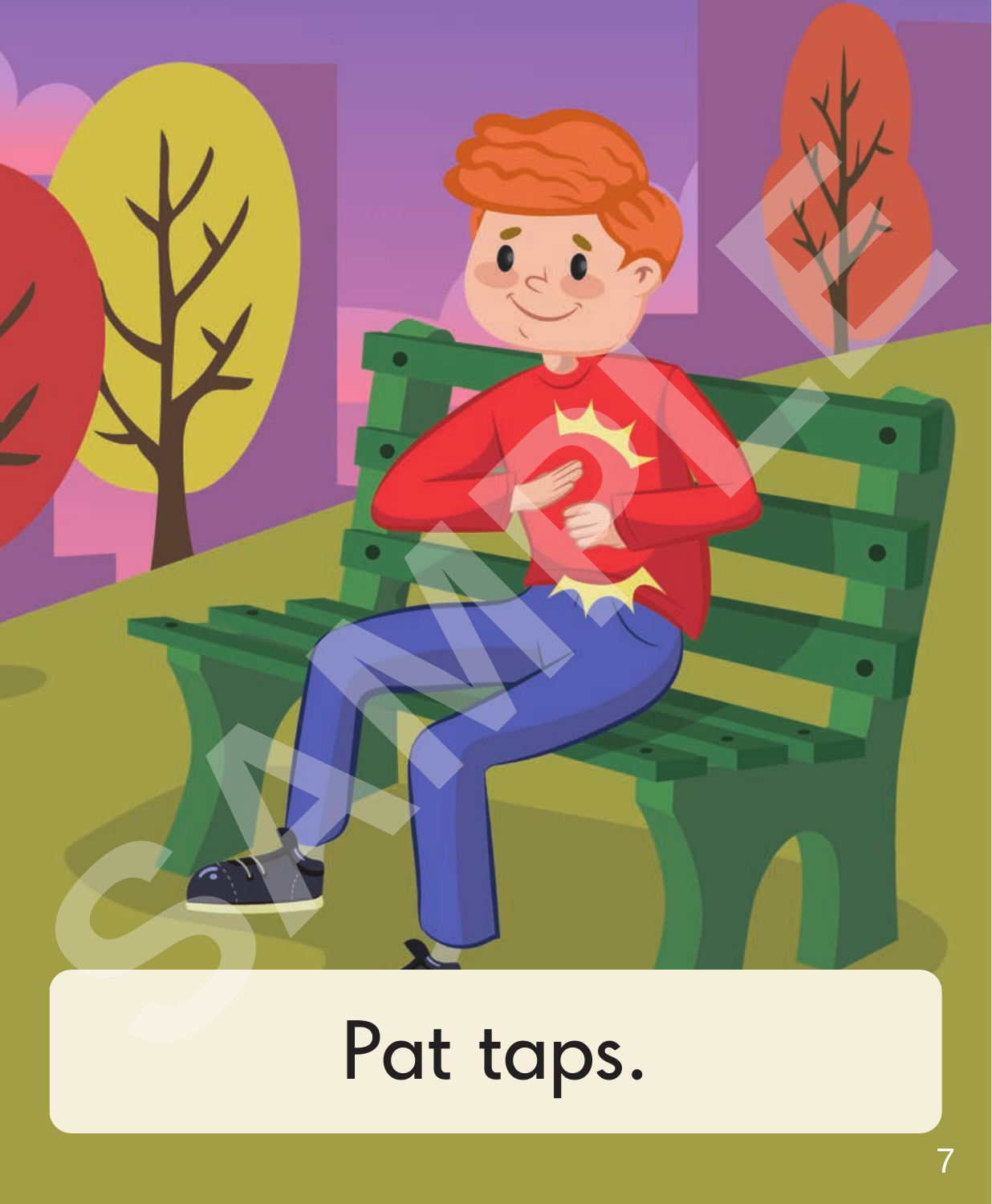# **SAMPLE DESCRIPTION** Pat. Tap.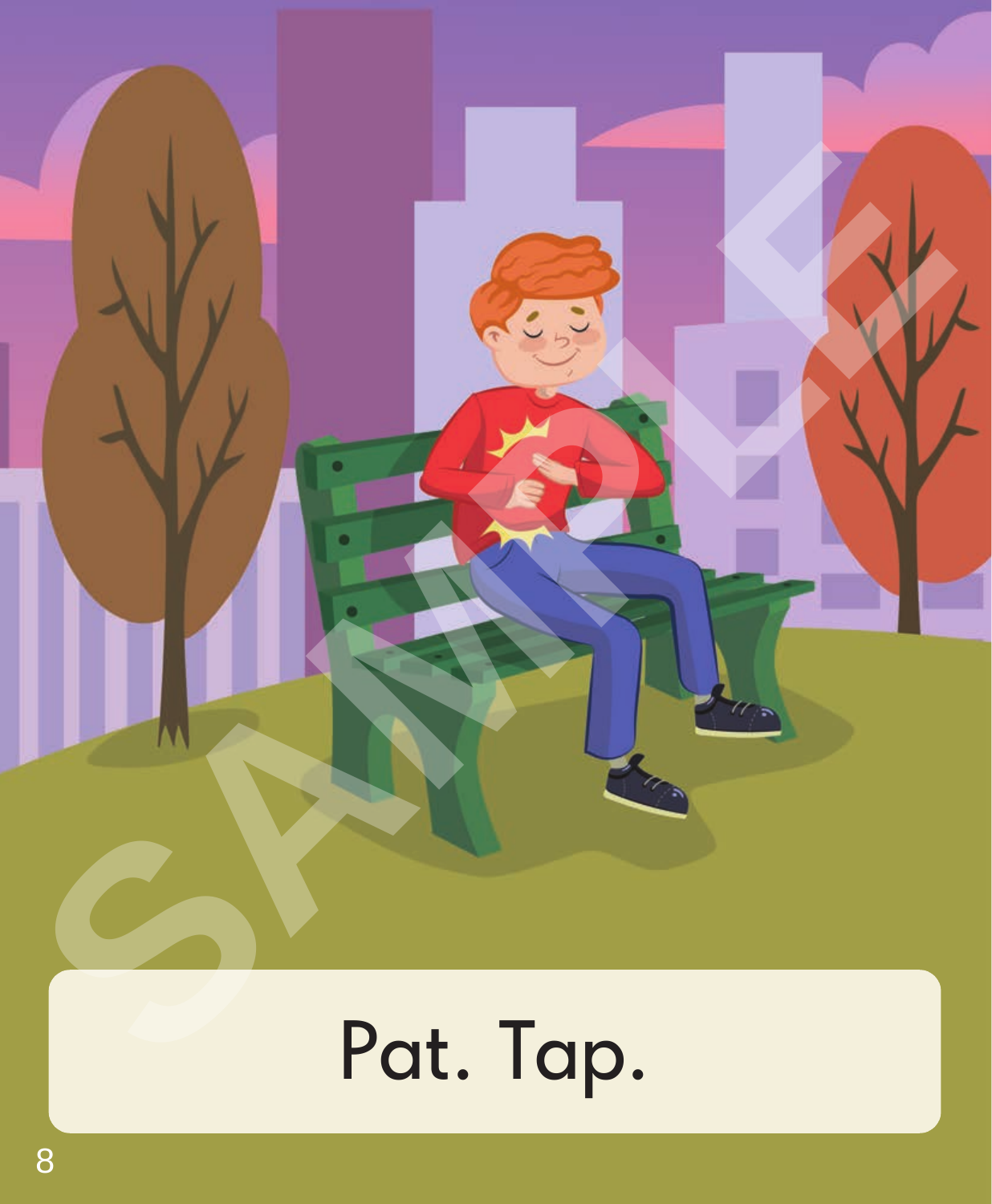#### Phase Two - Fiction

- 1. Pat Sat
- 2. Pat and Mat
- 3. Kid and Sid
- 4. Sam the Ram
- 5. The Hot Dog
- 6. Bad Bug
- 7. A Bog in the Fog
- 8. Pets on a Bus
- 9. A Big, Hot Fuss
- 10. The Bat is Back
- 11. I Tap
- 12. The Peg Leg

#### Phase Two - Non-Fiction

- 1. Pat, Pat
- 2. A Tin Pan
- 3. A Cat, a Kid
- 4. The Backpack
- 5. Hot, Hot, Hot
- 6. A Cat in a Bag
- 7. A Run in the Fog
- 8. The Log Man
- 9. A Kiss and a Hiss
- 10. Rabbit Runs
- 11. Sun, Fun!
- 12. Men in Pits

#### **Pat Sat**

#### **Word Count:** 12

© Beanstalk Books, Inc.

All rights reserved.

No part of this publication may be reproduced, stored in a retrieval system, or transmitted in any form or by any means, electronic, mechanical, photocopying, recording or otherwise, without the permission in writing from Beanstalk Books. 1. Pat Sat<br>
2. Pat and Mat<br>
2. A Tin Pan<br>
3. Kid and Sid<br>
4. The Backpack<br>
4. The Hot Dog<br>
6. A Cat, a Kid<br>
4. The Backpack<br>
6. Bad Bug<br>
7. A Bog in the Fog<br>
7. A Bog in the Fog<br>
8. Pat San a Bus<br>
8. The Log Man<br>
9. A Run

Written by Anna Kirschberg. Illustrated by Anna Evans Published by Beanstalk Books Ltd., PO Box 28-312, Remuera, Auckland,1054.

Distributed in the United States by Junior Learning, Inc.,19744 Beach Blvd, #389, Huntington Beach, CA 92648.

Distributed in Australia by Junior Learning AUS, PO Box 6163 Yatala,Queensland,4027.

Distributed in New Zealand by Junior Learning NZ, PO Box 28-312, Remuera, Auckland,1054.

Distributed in the United Kingdom by Junior Learning UK, Third Floor, 207 Regent Street, London, W1B 3HH.

ISBN: 978-1-64806-200-1

Printed in China

#### beanstalkbooks.com



**BB106**